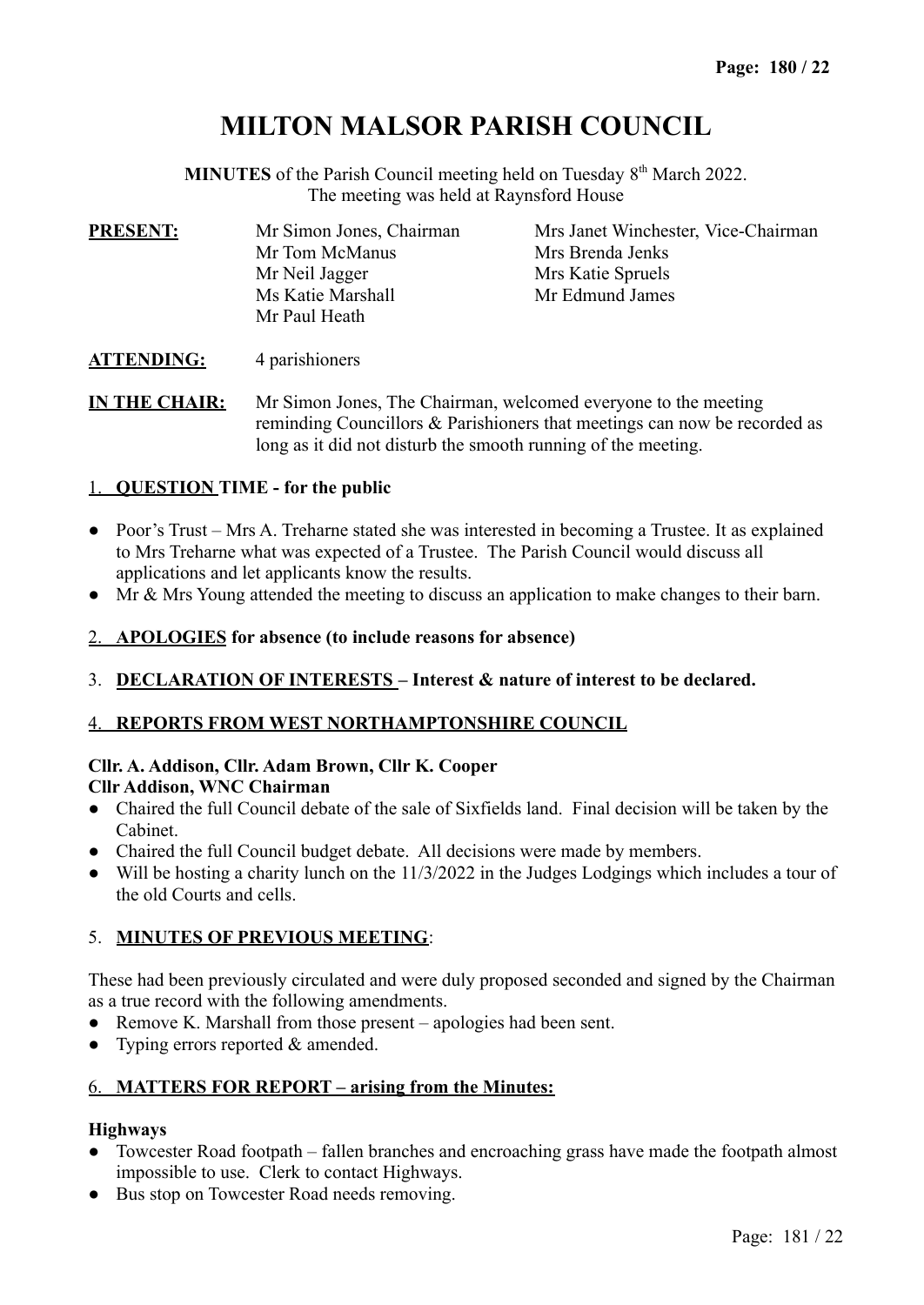### **Lighting**

- $\bullet$  New lighting inventory received to be checked.
- Light outside Wychwood House on Towcester Road needs attention Clerk to report.

#### **Village Maintenance / Environment Issues**

- War Memorial renovation Clerk has contacted the stonemason again.
- High Street sewer rats
	- a) Several inspections have been made by Anglian Water who have agreed to repair the damaged sewer walls. To date no repairs have been undertaken. Clerk has contacted AW again asking for a definite timeline.
	- b) Hawk Pest Control has put some poison into the sewer cavity.
	- c) Email correspondence now received from Anglian Water who are willing to make a final inspection of the sewer drain to ascertain who is responsible for the damaged wall.
	- d) To note, although requested to respond by email & no phone number sent to Anglian Water they left 2 messages on the PC answer phone. A further series of emails sent to Anglian Water requesting damaged brickwork to be repaired.

#### **Poor's Trust**

- Correspondence & phone call sent to Canon Stainer who is a Trustee of the Trust.
- Email sent to D. Moody at NCALC requesting a Trustees 'job description no reply at time of meeting – Clerk to write again.
- Applications for post of Trustee
	- a) Applications should be sent to the Parish office for members to consider.

#### **Village Park**

- Request for a quote for a 'Do Not Park in Front of These Gates' sign sent to Greenbarns before Christmas 2021. Phone call received to say they would deal with the matter in the New Year. No further news at time of PC meeting. Clerk to contact Stocksigns – size & material to be used needed.
- 'No Dogs' sign has been replaced
- Climbing frame parts have been ordered
- Tunnel earth shifting a little but is considered perfectly safe.
- Crash barrier needs repainting. One quote received another to be requested

#### **Website**

- Link to Segro & village hall information to be added.
- Clerk to update Bugbrooke Ward information after May WNC meeting.
- Clerk to ask D. Brogden to make enquiries with the village hall web host if they will back up all the Historical Society information on the website onto external hard drives.

#### **Newsletter –** dates discussed

#### **Dog Warden -**

#### **Footpaths Warden**

- Has met with officer from WNC Rights of Way (ROW) and has concerns regarding difficulties in contacting ROW personnel.
- Has been told to report problems to the online Northants Street Doctor. 9 notices sent without any response.
- Has contacted ROW by phone with little help.
- Will be considering his position as footpath warden.
- Has now walked all footpaths
- To note, a footpath has been diverted. Further information will be sent to members.

## 7. **CORRESPONDENCE – Received & Sent**

### **Received from**

- 1. National Highways
	- a) M1 junction 13 to16 scheme information sent to all members.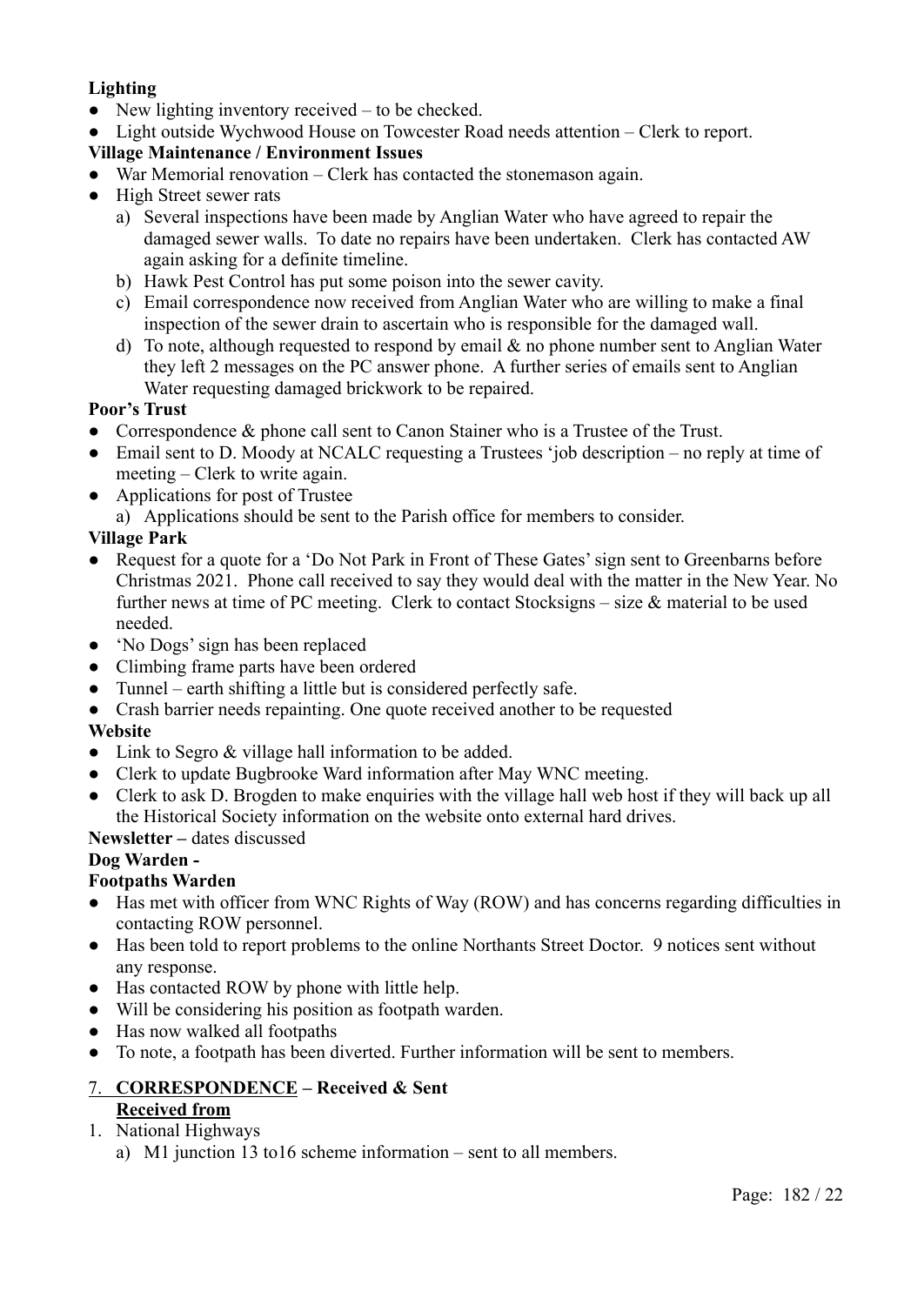- b) Resurfacing work on A43/A5 Towcester roundabout,  $16<sup>th</sup>$  May to  $17<sup>th</sup>$  June 2022 sent to members.
- 2. Mr & Mrs Young planning application information sent to all members.
- 3. West Northants Council Town & Parish Briefing Newsletter sent to all members.
- 4. Mr & Mrs Brogden information regarding a planning application
- 5. D. Brogden Historical Society archives move to PC website & correspondence from C. Neale the PC web editor. D. Brogden's request for C. Neal to get in touch with A. Barker has not happened. D. Brogden is unable to access the PC website – there is a message stating 'Certificate Revoked' Colin Neal to be contacted.
- 6. Marcus Young pricing to empty dog waste bins & litter bins for 2022/2023 season. Clerk has contacted other contractors & Parish Clerks for information. Sent to all members. Quote for 2022/2023 accepted
- 7. WNC Kerry Palmer Road closure notice received Green Street & High Street on  $2<sup>nd</sup>$  June from 12 noon to 6.00 pm
- 8. WNC Online planning changes information sent to all members. **Sent to**
- 1. WNC R. -Branson Tree TPO orders query regarding Chestnut trees. Matter forwarded to regulations dept.
- 2. Rights of Way query regarding responsibility for repairs to footpaths. Copy sent to the WNC highways portfolio holder.
- 3. Canon Stainer Poor's Trust. Email sent  $& 2$  phone calls made messages left on answerphone
- 4. Stocksigns village park 'No Dogs' sign ordered & received.
- 5. L. Finn Reminder regarding War Memorial work quote. Will inspect on Wednesday.

# 8. **FINANCE;**

| 0.1111110                       |                            |            |
|---------------------------------|----------------------------|------------|
| <b>Bank Balances</b>            | Current A/C                | £200.00    |
|                                 | Savings A/C                | £33,560.42 |
| Funds held in the savings $a/c$ | a) Park Account            | £4,709.62  |
|                                 | b) Rail Freight Account    | £4,885.00  |
|                                 | c) Reserve Fund            | £10,500.00 |
|                                 | d) Future Parish Elections | £1,500.00  |

#### **Accounts to be paid:**

It was proposed, seconded & resolved to pay the following invoices:

| Cheque<br>No. | Payee                         | <b>Information</b>      | Amount | <b>VAT</b> | <b>Total</b> |
|---------------|-------------------------------|-------------------------|--------|------------|--------------|
| 2486          | <b>HMRC</b>                   | Clerk's PAYE            | 68.20  |            | 68.20        |
| 2487          | Campion School                | Printing newsletter     | 89.00  |            | 89.00        |
| 2488          | E. ON                         | Lighting maintenance    | 174.32 | 34.86      | 209.18       |
| 2489          | E. ON                         | Replace lantern PL23    | 280.00 | 56.00      | 336.00       |
| 2490          | Sutcliffe Play Ltd            | Repairs                 | 378.77 |            | 378.77       |
| 2491          | <b>West Northants Council</b> | Park land rent          | 10.00  |            | 10.00        |
| 2492          | Hawk Pest Control             | Rabbit removal          | 30.00  |            | 30.00        |
| 2493          | A. Addison (Clerk)            | Salary & expenses       | 273.34 | 45.11      | 318.45       |
| 2494          | Barbara Osborne               | <b>Payroll Services</b> | 67.50  |            | 67.50        |

● Council Tax information sent to all members.

- Cheques & Invoices signed & checked by B. Jenks & J. Winchester
- Correspondence received from the new NCALC internal auditor